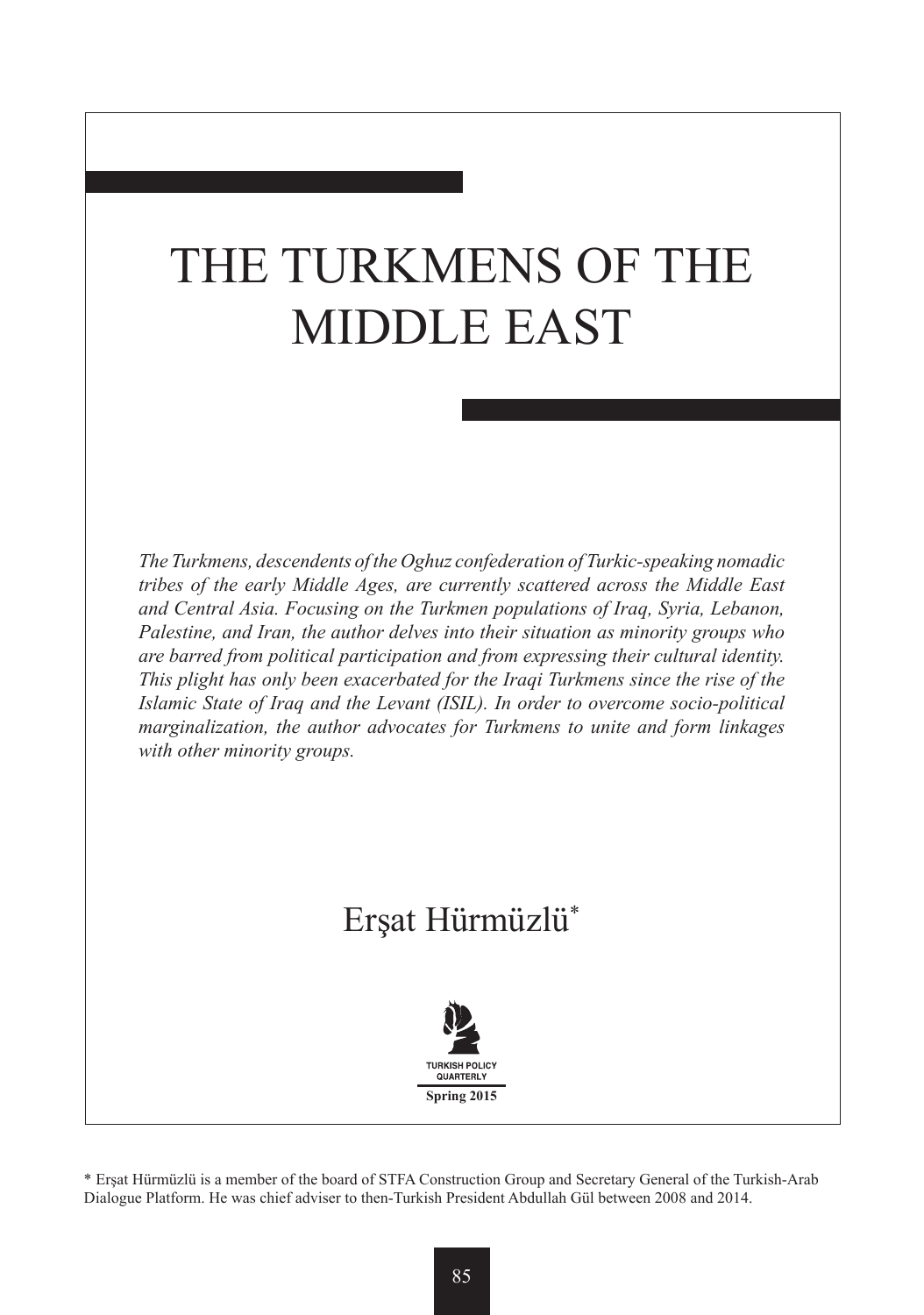# oday, what we label as the Middle East was once home to two Turkish Empires, the Seljuk and the Ottoman, both of which were descendants of the Turkic Oghuz tribes that migrated from Central Asia. However, with the end of the Ottoman Empire and the emergence of newly formed nation-states in the Middle East was once home to two Turkish<br>
Empires, the Seljuk and the Ottoman, both of which were descendants<br>
of the Turkic Oghuz tribes that migrated from Central Asia. However,<br>
with the e movements. For Turkey, which officially became a republic in 1923, this usually entailed the immigration of people of Turkish decent and culture into Turkey and the emigration of non-Muslim minorities out of it. However, not all the Turks managed or chose to migrate and settle within the Turkish borders, instead staying behind and becoming the "other" almost overnight.

Regardless of the lens through which you observe the situation, the Turks that chose to stay behind – and who are contemporarily referred to as Turkmens – are said to total approximately seven million.<sup>1</sup> But who are these Turkmens of the Middle Eastern region, where do they reside, and quite crucially, will they carve out their own identity or remain as a footnote in the annals of history books? It is the aim of this article to provide a historical overview of these peoples.

### *Iraqi Turkmens*

The Iraqi Turkmens' roots in the Middle East can be traced back to the year 637, primarily as descendants of recruits to the then-ruling Umayyad and Abbasid dynasties. It is these Turkmens who laid the foundation for the establishment of the Seljuk and subsequent Ottoman Empires.2 With the conquest of Sultan Tuğrul in 1055 and establishment of the Seljuk Empire (1118-94), a further, and more substantial mass movement and settlement of Turks from various branches of the Turkic Oghuz tribe began, primarily in the northern regions of modern-day Iraq. The mass population movements of Turkic tribes continued with the ever-growing influence of the Ottoman dynasty, most evident with the arrival of Sultan Süleyman in 1534 and thereafter by Sultan Murat IV in 1638.

When one analyzes Turkmens living in various locations across Iraq today, we see that the Turkish language – albeit a different dialect then is commonly spoken in Turkey – is still very much intact. In fact, the diverse range of Oghuz tribes can be traced today when researching contemporary Turkish dialects, which differ to varying degrees, across different regions in Iraq. Geographically, the Turkmens mainly inhabit areas from the northwest to the southeast of Iraq. Starting from the west of

<sup>1</sup> Historically, members of the Oghuz Turkic tribes were predominantly referred to as Turkmens, hence the label.

<sup>2</sup> In between the Seljuk and Ottoman rule, the Turkmens were responsible for the emergence of Mosul Governorate under the family authority of the Zengies (Atabeg), the Kerkuk Turkmen government (*beylik*), and the states of Karakoyunlu (Baranlı) and Akkoyunlu (Bayındırlı).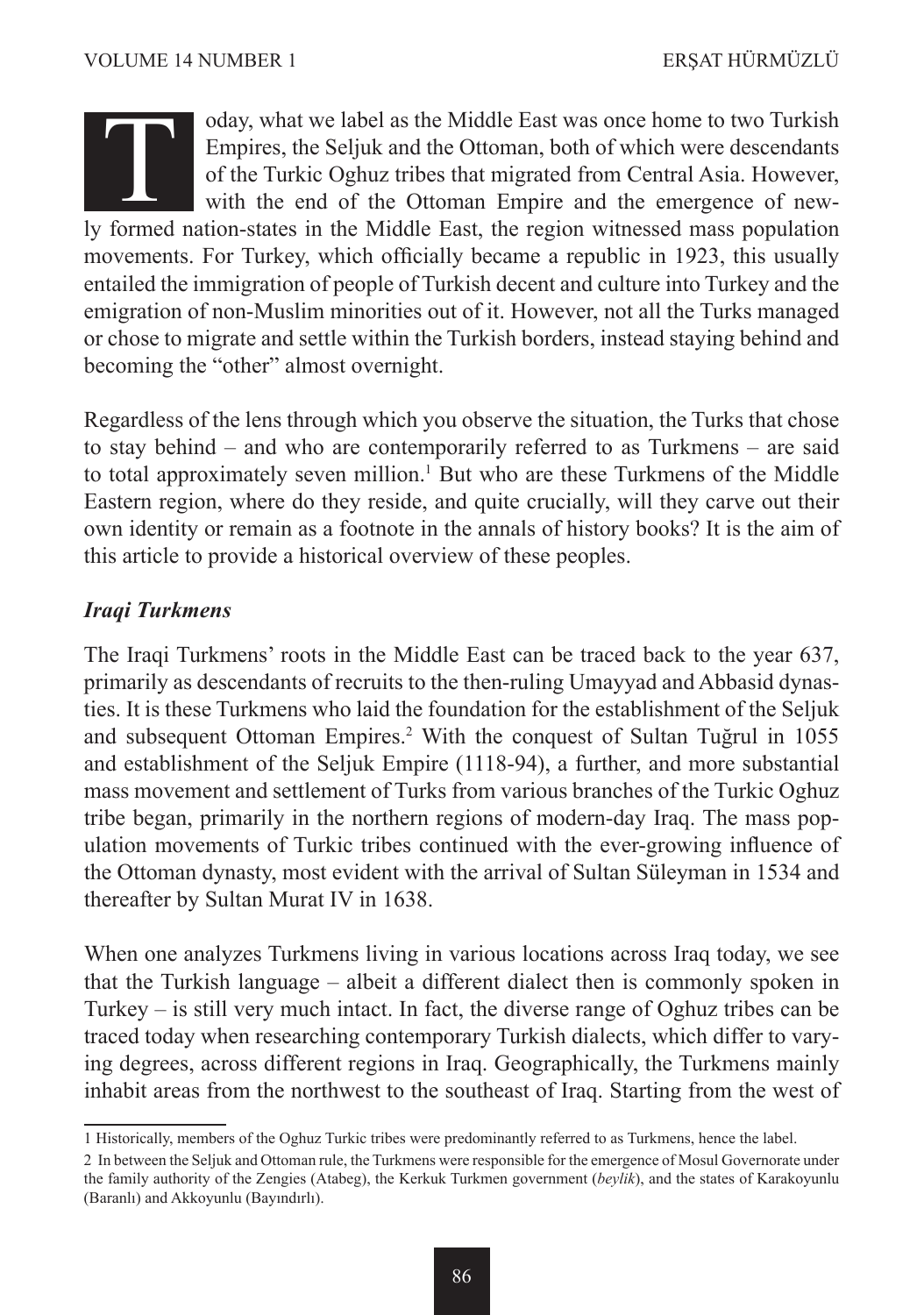Mosul where a substantial Turkmen population reside in Tal Afar, they stretch out to villages and cities of Erbil, Altunköprü, Kirkuk, Tazehurmatu, Tavuk, Tuzhurmatu, Bayat Köyleri, Kifri, Hanekin, Karağan, Kızlarbat, Şahraban, Bedre, Kazaniye, and Mendeli.<sup>3</sup> As a result, the Turkmens left behind a substantial load of cultural and historical heritage that dates back to the Seljuk and Ottoman era but is evident even today in the main urban areas of Iraq, including Baghdad, Basra, Mosul, and Kirkuk to name a few. Most of the cultural artifacts found in modern-day Iraq are a product of Turkish heritage.

Current Turkmen population numbers, however, is a contested issue. Because a systematic and apolitical census for Iraq has not been completed in recent years, accurate and reliable population statistics for the Turkmens, as well as other ethnicities, are hard to come by. Even the reliability of the last official census in which Turkmens were able to register in 1957 has been seriously questioned. This was remedied by the 1958 government proclamation that cited 567,000 Turkmens,4 which is approximately

*"In 1980, a process of social engineering aimed at altering the demographic make-up of Iraq resulted in the execution of Turkmen leaders and forced 'Arabization' of the population."*

9 percent of the total Iraqi population.<sup>5</sup> With a conservative estimate, this means roughly 2.5 million Turkmens reside in present-day Iraq.

Following the break-up of the Ottoman Empire, the Turkmens suffered a great deal. In 1924, the British deployed the Levy forces to suppress nationalist sentiments by any means necessary; the levies were directly responsible for looting and the loss of Turkmen lives.

In the 1930s, tactics changed but the objective remained the same. In order to quell public unrest amongst the Turkmen population, which was aggravated by the banning of Turkish in education and court hearings, a well-documented strategy implemented by successive Iraqi governments involved the deportation and relocation of Turkmen intelligentsia to southern regions. Others were less fortunate. During an

<sup>3</sup> For detailed information on Turkmen demographics and the location and names of hundreds of villages, please see: Subhi Saatci, *Iraq Türkmen Boyları, Oymaklar ve Yerleşim Bölgeleri* [The Tribes and Branches of the Iraqi Turkmen] (Istanbul: Kerkük Vakfı Yayınları, 2009).

<sup>4</sup> Soner Çağaptay, "Turkmens, the Soft Underbelly of the War in Northern Iraq," *Policy Watch #735*, *The Washington Institute for Near East Policy*, 23 March 2003. The report goes on to further claim that the census also counted 819,000 Kurds (13 percent of the population).

<sup>5</sup> Zubaida Omar, *British Inquiry Magazine*, February 1987, p. 37.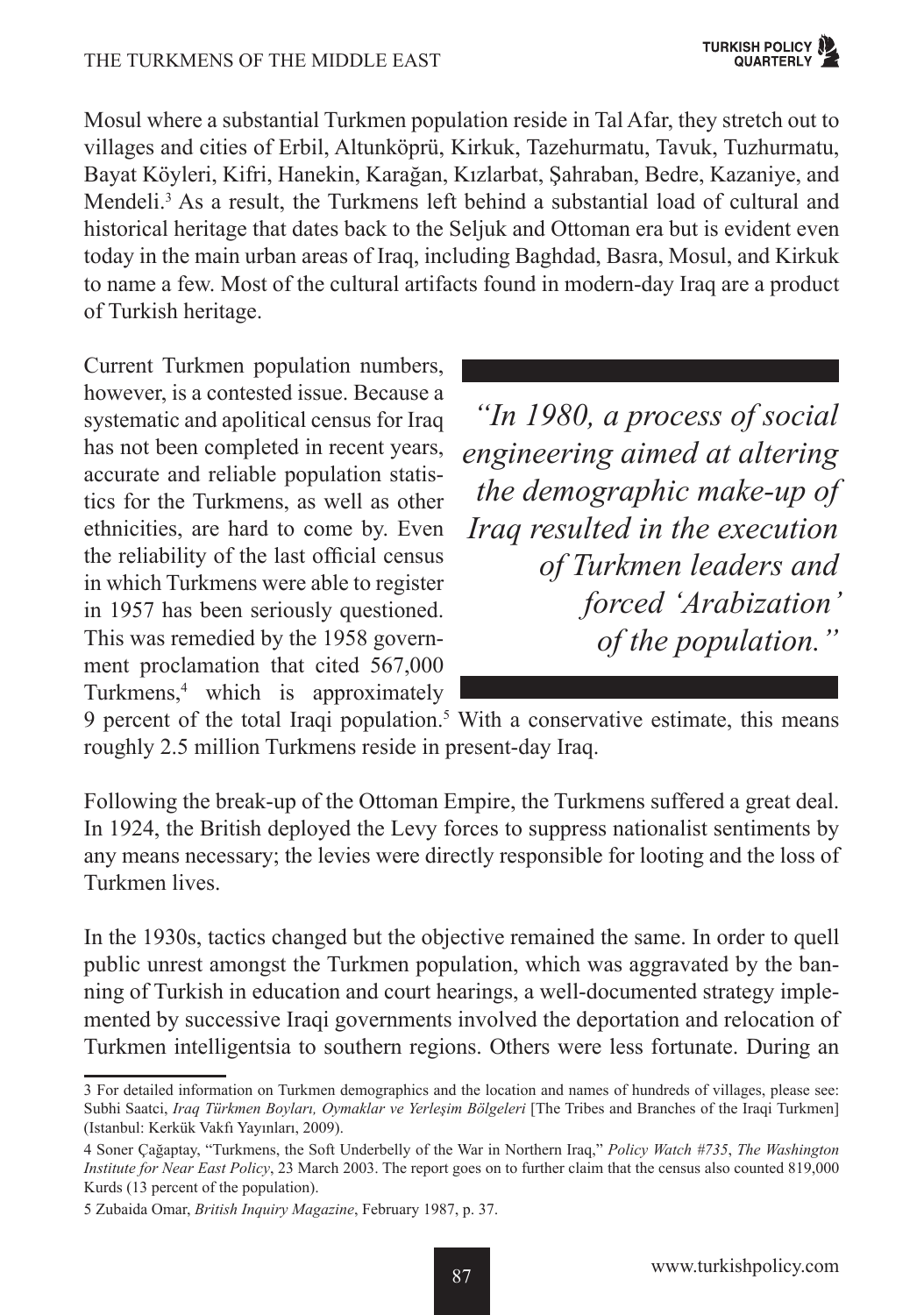oil worker strike that involved peaceful demonstrations in 1946, Iraqi police forces opened fire on Turkmen and Iraqi oil workers. In 1959, during the first anniversary celebrations of the newly overthrown Iraqi monarchy and the establishment of the republican regime, a violent crackdown on the population of Kirkuk resulted in the deaths and injuries of Turkmens, as well as damage to personal and business properties.<sup>6</sup>

In 1980, a process of social engineering aimed at altering the demographic make-up of Iraq resulted in the execution of Turkmen leaders and forced "Arabization" of the population. The process of arrests and executions in Erbil, Altunköprü, Tavuk, Taze Hurmatu, and Tuz Hurmatu continued until the US-led invasion in 2003. At that time, the end of the Baath regime was seen as a glimmer of hope for the Turkmen population; however, what was to ensue was far from hopeful. Instead, the occupation of Iraq led to a security vacuum, which enabled the flourishing of terrorist organizations. Like members of other ethnic groups, the Turkmens were again subject to attacks, losing their lives almost on a daily basis.

In the political arena, despite gaining some rights under the newly formed constitution including the ability to form political parties and representation in the Parliament, and provincial councils, these rights were largely ceremonial. As a result, the Turkmen population is still unable to have its voice heard in ministerial positions, foreign relations, and special status organizations.

Lately, with the rise of Islamic State of Iraq and the Levant (ISIL) in Iraq, Turkmens as well as other ethnic groups have been bearing the brunt of the group's vicious behavior. Large parts of Kirkuk, Diyala, and Mosul – which house the majority of Turkmens in Iraq – have come under direct ISIL occupation. In fact, the city of Tal Afar – predominantly a Turkmen city – fell to the hands of ISIL despite putting up a resilient fight, forcing more than 100,000 Turkmens to abandon their homes and become internally displaced. Similar incidents occurred in Turkmen towns and villages south of Kirkuk as well.

# *Syrian Turkmens*

In the late 11th century, Syria was conquered by the Seljuk Turks leading the way for the subsequent establishment of the Ottoman rule in the areas currently bordering modern day Syria. In fact, even before the Turks made headway into the Turkish Anatolia region during the battle of Manzikert (Malazgirt), the Seljuk Turks, headed by Alp Alparslan, began to settle in areas surrounding Rakka and Aleppo. After the

<sup>6</sup> Erşat Hürmüzlü, *The Turkmen Reality in Iraq* (Istanbul: Kerkuk Vakfi, 2005).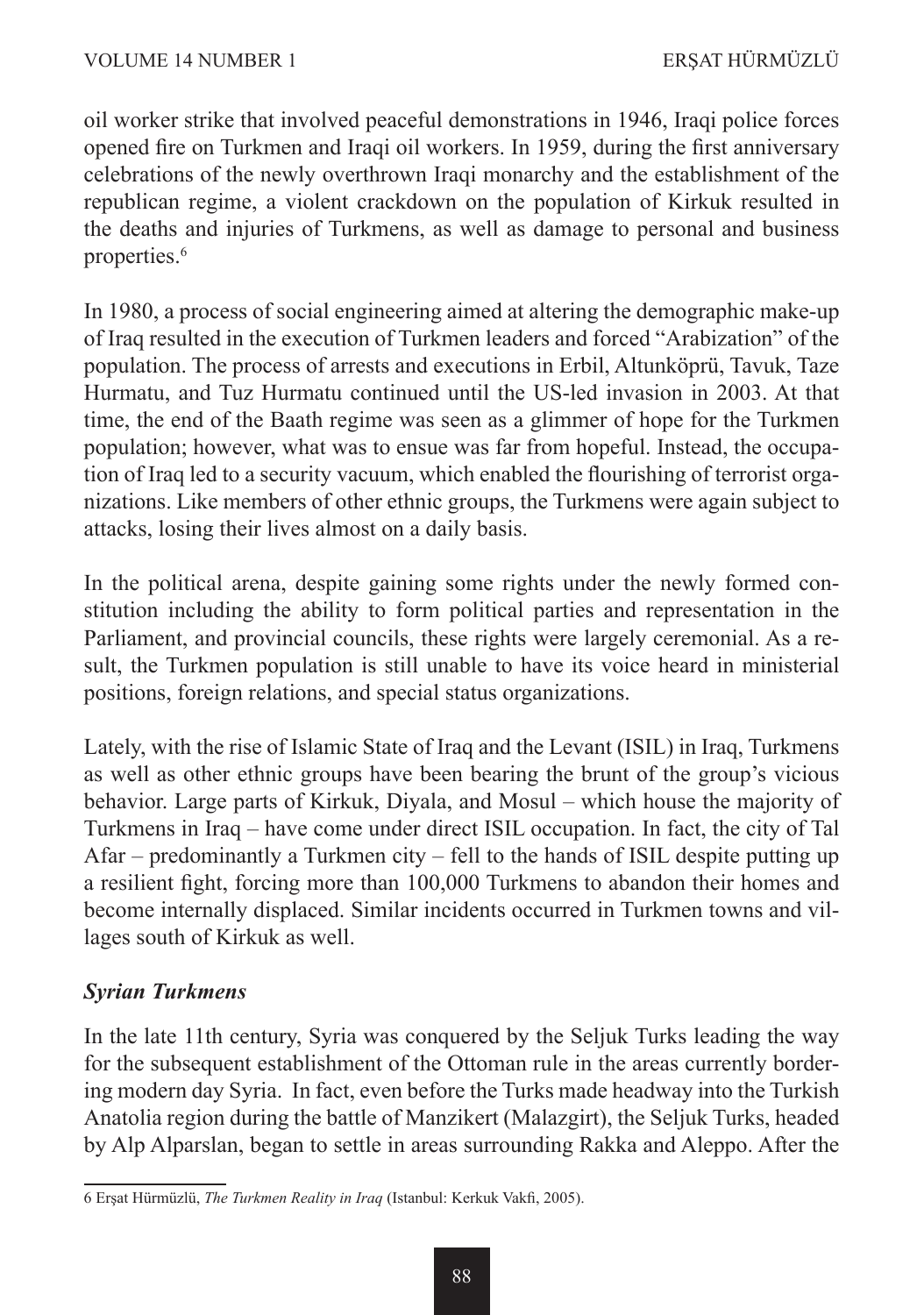victory, which undermined Byzantine authority in Anatolia, and subsequently as a counter-reaction to the Crusades, Turkic tribes were strategically relocated around what is today known as Syria.<sup>7</sup>

Since 1936, the Syrian Turkmens have not been able to communicate or publish in the Turkish language. Devoid of any ability to publicly engage their cultural heritage, including setting up foundations and trusts, the Turkmen minority has been unable to express itself freely.<sup>8</sup> Despite these restrictions, Turkmens have continued to live in large swaths across Damascus and Daraa. In fact, in Damascus, an area named Harret Al Turkman (Turkmen District) is a wellknown part of town where Turkish is predominantly spoken.

*"With the rise of Islamic State of Iraq and the Levant (ISIL) in Iraq, Turkmens as well as other ethnic groups have been bearing the brunt of the group's vicious behavior."*

According to sources, the Turkmen population in Syria account for between 2 to 2.5 million people, not to mention a substantial amount of Turkmens who have become assimilated, or "Arabified," and who only speak Arabic.<sup>9</sup>

#### *Latakia Region*

Close to the Mediterranean, the city of Latakia hosts a number of Turkmen districts, most notably Jimmel Harresi and to a lesser degree Basit, Bayır, Behluliye, Kesap, and the village of Bayır-Bucak. Sources show there are a total of 265 Turkmen villages in Latakia and its surrounding regions, mainly six villages connected to Latakia city and Kesap region; 84 villages along the coast of Bucak; 12 villages as part of Behluliye region; 46 villages in the vicinity of Kebel and connected to the Bayır region; and a further 37 villages of İncesu.

# *Aleppo Region*

During the days of the Ottoman Empire, Aleppo was an important administrative capital. With traditional Turkish houses, streets, and market stalls, Turkish was predominantly spoken and the city resembled the likes of Mardin in Turkey and Mosul in Iraq,

<sup>7</sup> *Suriye Turkmen Meclisi* [Syrian Turkmen Council], http://suriyeturkmenmeclisi.org

<sup>8</sup> See: *Dünya Turkmenleri Eğitim Vakfı* [World Turkmens Education Foundation], http://www.dtev.org

<sup>9</sup> *Dünya Turkmenleri Eğitim Vakfı.*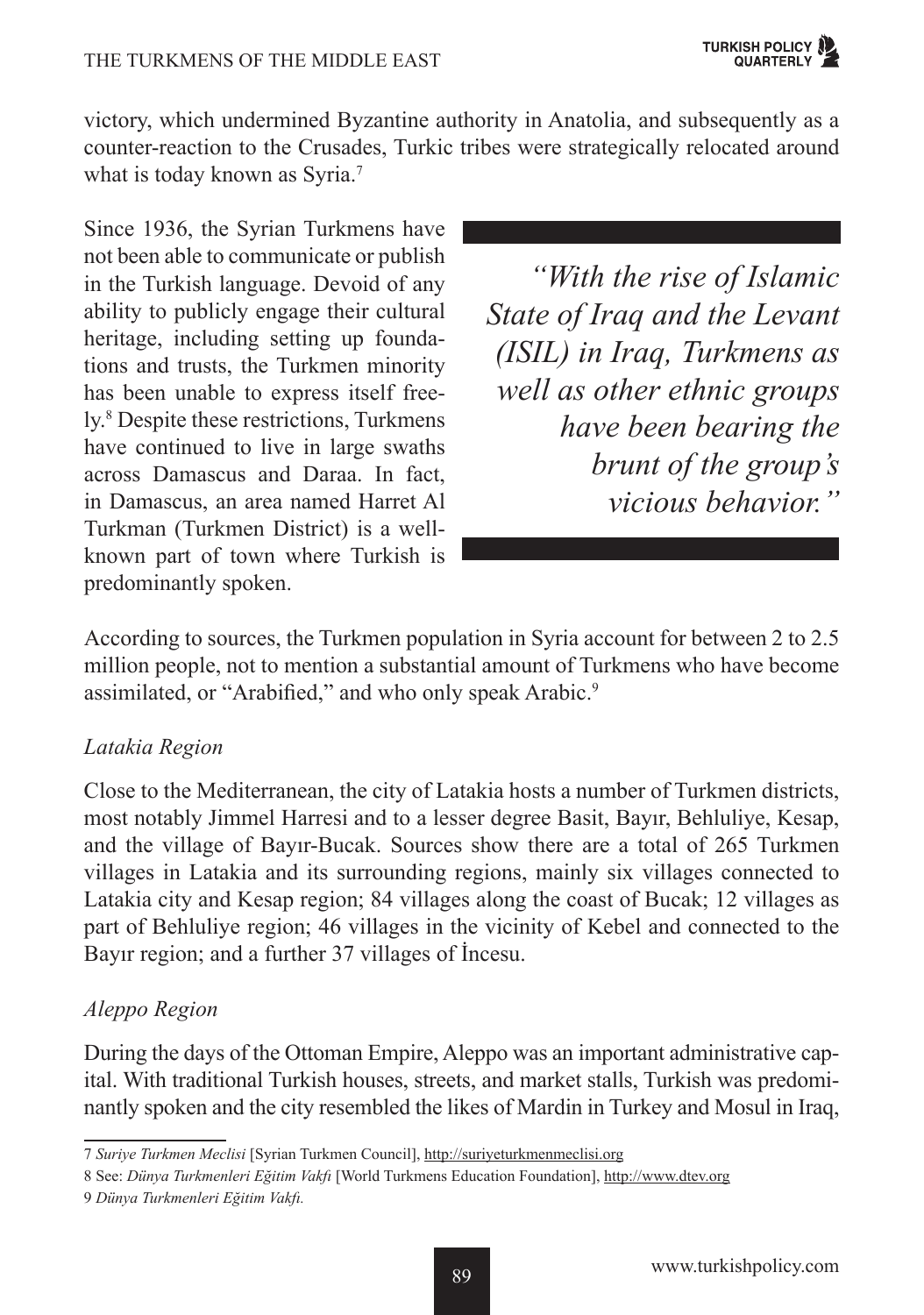with remnants of Turkish architecture still very visible. The majority of Turkmens in Syria resides in Aleppo, with over 700,000 living in Huyluk neighborhood. Other districts include Kurtdağı, Jerablus, Mumbich, Musabeyli, and Azez villages.<sup>10</sup>

#### *Hama and Humus Region*

Turkmens predominantly live in Humus city as well as some of the surrounding villages such as Kara Avshar, Inallu, and Kapushak.11 In Hama, the Turkmens can be found in Baba Amir Haras (a prominent Turkmen district), Zara, Mitras, Bdada, Arjun, Alhusun, Dar Kabira, Kizhil, Um al Kasab, Samalil, Burc Kaya. In Hama they include Akrab (Kara Halili), Tulluf, Hazzur, Huvvır el Trukman, Bıt Natir, Hirmil.12

#### *Golan Region*

Located in southern Syria, today over 400,000 Turkmens live in Quneitra region of Golan. However, due to the ongoing Israeli occupation of the Golan Heights, it is believed that many Turkmens who lived in the mountains have fled the area and instead reside with fellow Turkmens in other areas of Syria. However, one can still trace the Turkmens to a multitude of Golan tribes, most notably the Turan and Aga tribes who predominantly reside in the villages of Dababiye, Rezaniye, Sindiyane, Aynul Kara, Aynul Simsim, Ulayka, Aynul Alak, Ahmediye, Kafer Nafah, Mugir, Hafir, Hüseyniye, Ayn Ayse.13

#### *Lebanese Turkmens*

Turkmens predominantly reside in the northern parts of Lebanon and continue to maintain their cultural heritage to this day. Currently, the number of Turkmens is said to total approximately 75,000 people.

Remnants of the Atabeg dynasty and the Ottoman Empire's architectural works can still be found in modern-day Lebanon; approximately 1,500 monuments and works of art remain intact <sup>14</sup>

<sup>10</sup> The break-down of the Turkmen population in the township and surrounding areas is: 16 villages to the south of Jebeli Sema; 17 villages connected to Azez Kazası; 29 to the east of Azez; 3 villages connected to Aleppo; 69 villages in Cobanbegi region towards Mumbich; 26 villages in Jerablus region; 23 towards the south Sacir Suyu. From the borders of Urfa in Murshid Pınar and Akchakale to the South, which stretches out as far as Belih Irmag, and excluding the Turkmen neighborhoods of Aleppo, approximately 350 Turkmen villages are scattered throughout this region.

<sup>11</sup> Other villages include Doger Oğlanı, Hama Degeri Mustafa Kethuda, Hama Dugeri tabi-i Dervih kethuda, Sham Begmishlüsü, Hujetlu, Eymir Dundvarlu, Chozlu Cherkez Olari, Harbendulusu, Kara Tohtemurlu, Sherefli, Ushak Obasi, Beshir, Eymir Sinjarlu, Bozlu, Bozlu, Tohtemurlusu, Salur, Genjeli, Kizil Ali, and Kara Halil.

<sup>12</sup> See: Footnote 10.

<sup>13</sup> For more information on Turkmen tribes of Golan see: M.E. Khayr, *Turkmen Tribes*, (Damascus: Turkmani Print, 2004). 14 Architectural historians such as Khalid Tadmuri estimate that close to 200 pieces and artifacts were destroyed during the republican period.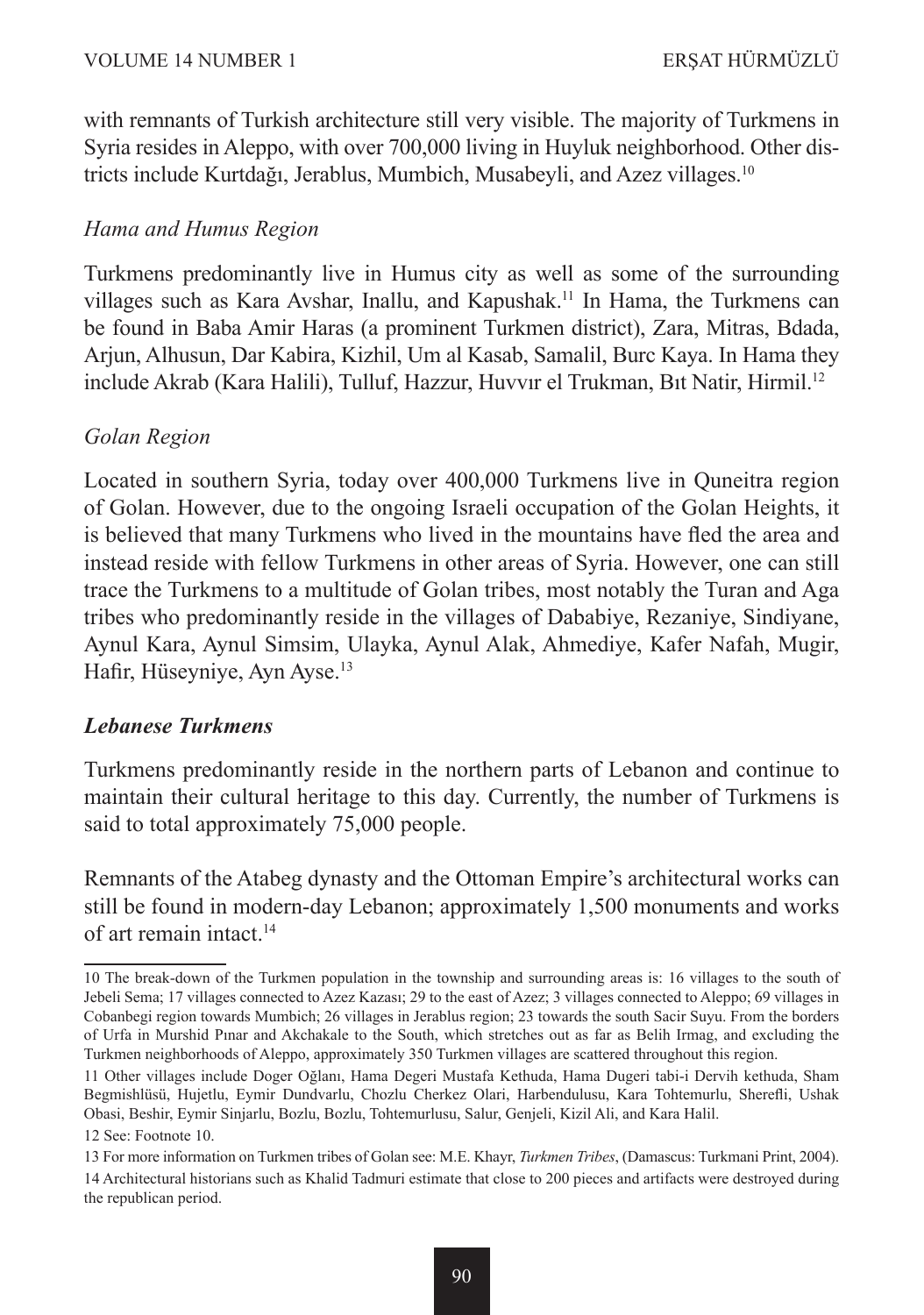#### THE TURKMENS OF THE MIDDLE EAST

In Tripoli, Turkmens continue to use their Turkish family names, which include Mevlevi, Çelebi Dervish, Yamak, Ramazanoğulları, Çuhadar, Kavukçu, Bazarbaşı, and Sancakdar. The Lebanese Turkmens continue to protect their identity and culture.

Important areas of Turkmen population in Northern Lebanon's Akkar region are Aydemun, Kuveyshra, Bire, Mashta Hammud, and Kishlak, while the Daniyye region contains Huvara and Jayroun. Furthermore, the Bekaa Valley is the region containing Shamiyya, Dores, Ka'a, Addus, Hadidiyya and Nanaiyya.15

#### *Iranian Turkmens*

Approximately 2 to 2.5 million Turkmens live in Iran, constituting the second-largest Turkic population, after the Azeris. According to Iranian sources, the areas populated by Turkmens are referred to as Deste Gorgan; and amongst the Turkmens this is known as the "Turkmen Sahara."16 Starting from the border of Turkmenistan and stretching towards the Caspian Sea, the Turkmen Sahara constitutes a total

*"Amongst modern day Turks, the existence of Turkmens in Palestine is probably the least well-known phenomenon."*

area of 18,752 km<sup>2</sup>, including a 16,375 km<sup>2</sup> area of the Gulistan governorate.

In the past referred to as Gurcan but more recently known as Gonbad Kavoos city, the Turkmen tribes of Yumut, Goklen, and Teke continue to inhabit these areas along with other Turkic ethnic tribes.<sup>17</sup>

#### *Palestinian Turkmens*

Amongst modern day Turks, the existence of Turkmens in Palestine is probably the least well-known phenomenon. Despite losing their linguistic roots, the Turkmens of Palestine continue to protect their historical and cultural identity. In fact, I was only made aware of the existence of Turkmens in Palestine in the 1980s with the publishing of *The Arab Turkmen* written by Alya Khateeb.18

<sup>15 &</sup>quot;*Ortadogu Analiz*" [Middle Eastern Analysis], *ORSAM*, Vol. 1, No. 9 (September 2009).

<sup>16</sup> Some of these cities of the Turkmen Sahara are known as Hotten, Kuren, Cergelan, Deregez, Gullu Mountain, Marava Hill, Aydervish (Kelale), Hacılı (Minudeshit), Iremyan (Ramiyan), Akkale (Agh ghala), Turkmen Port (Bender Turkmen), Hoca Nepes, Gumush Tepe (Gomishan), Ashur Adayı (Ashuradeh), Kurdish Village (Kordko), Gez port (Bender Gez), Gurgen (Gorgan). Some of the great Turkmen poets' burial grounds, such as Mahtumkulu Parahi, Devlet Mehmet Azadi, and Miskin Kilich, are found in the Turkmen Sahara.

<sup>17</sup> Fikret Türkmen and Gurbandurdı Geldiev, *Turkmen Siiri Antolojisi* [Anthology of Turkmen Poems] (Ankara: Turksoy, 1995).

<sup>18</sup> Alya Khateeb, *The Arab Turkmen – Merj Beni Amir Children* (Amman: Dar Al-Jalil, 1987).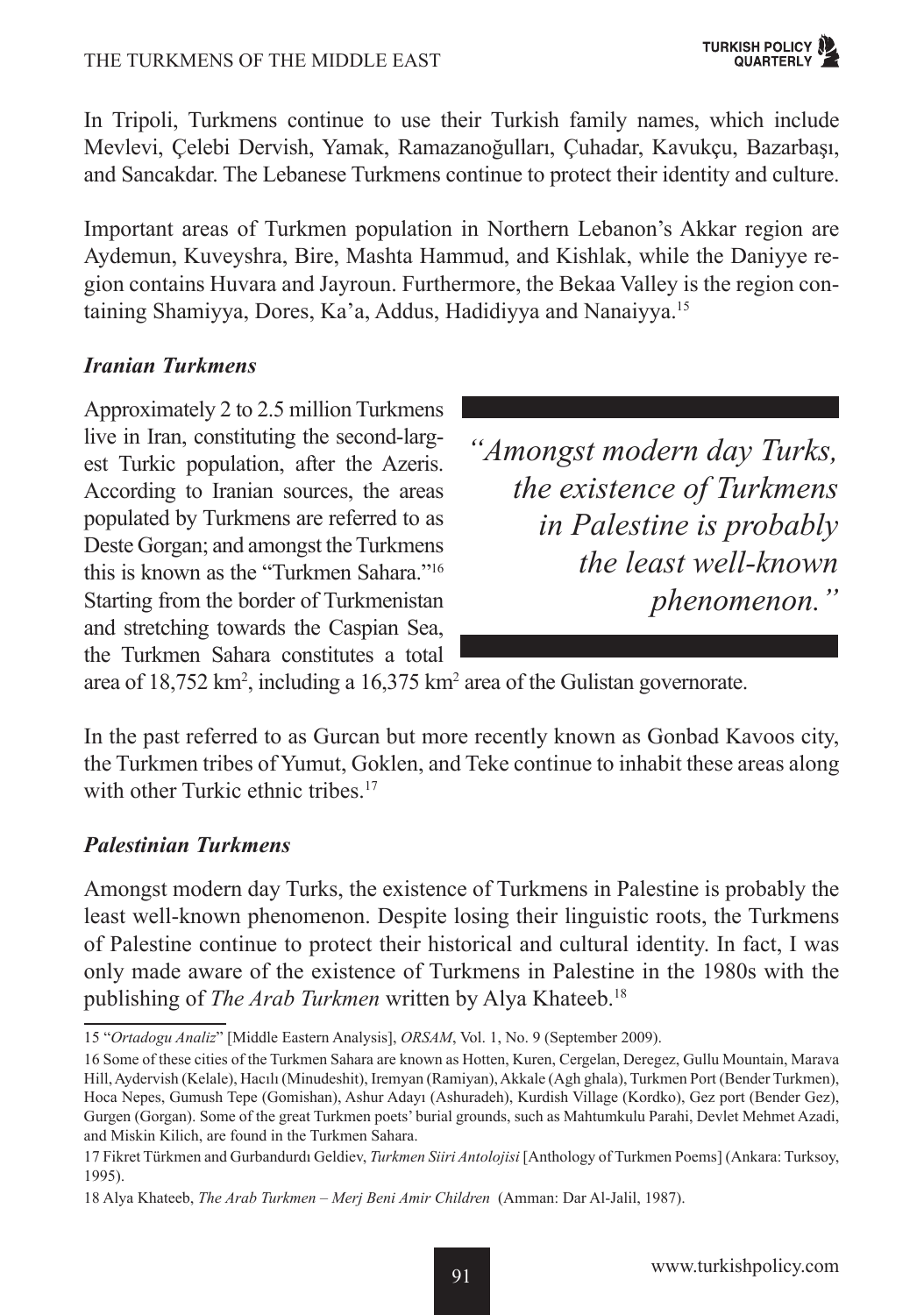As is well known, Palestine is comprised of three regions: the Great Plains, Sahra, and Saba. The Turkmens are said to populate the Beni Amir plains region and constitute an important part of the population.<sup>19</sup> The historical facts explaining the migratory and settlement patterns of Turkmens in this region are still contested. Whereas some claim that the settlement took place during the Ottoman Empire, others argue Turkmens began to settle in these regions long before, dating back to the first waves of migration of Turkic tribes from Central Asia.

To date, there are no reliable statistics for the Turkmen population. However, some researchers claim that today approximately 400-500,000 Turkmens live in present-day Palestine.20

#### *Conclusion*

The Turkmen population living in the Middle East is notable not only for its sheer numbers, but also with the role the Turkmens have played in the shaping the cultural and historical make-up of the nation-states formed following the collapse of the Ottoman Empire. Despite this, research on Turkmens existence in the Middle East is extremely thin and accordingly, public awareness – not only in Turkey but across the world – is clearly lacking. However, what is clear is that due to the ethnicity of the Turkmens and their perceived past loyalties to the Ottoman and Seljuk Empires, and recently to the modern Turkish state, the Turkmen minority has always suffered at the hands of the majority. Nevertheless, despite being prohibited from expressing its cultural identity, gaining equal civil rights, and the ability to enter the political arena, the Turkmen minority has maintained a peaceful resistance.

When we look over the Middle East landscape and see civil wars, public unrest, and the rise of yet another terrorist organization, is it just or permissible for millions of Turkmens to be left stranded? In Crimea, Bosnia, Kosovo, Myanmar, and other areas across the world, when peoples have been assimilated, assaulted, and degraded, the international community – as well as the Turkish state – stepped up to defend their rights. Unfortunately, the same fervor and passionate defense has not been directed toward the plight of the Turkmens in our neighboring regions. It is time to stand up to defend the rights of all peoples when they need it the most, not when their lives have been extinguished. Of course, the Turkmens live across international borders in clearly defined territorial entities. However, without impeding on our neighbors' national sovereignty, at the very least, Turkey should lend a hand of support to the

<sup>19</sup> Some of the most important Turkic tribes to which the Palestinian Turkmen belong are the Shukaryat, Tavatha, and Nagnagiya tribes. Today, the remaining tribes can be listed as: Beni Suaidan, Alkemliler, Beni Gerra, Dabyalar, Shukayrat, Tavatha, and Nagnagıya. The Turkmens currently populate villages in El-Mensi, Ein el-Mensi, Abu Shusha, Abu Zureyk, Gubiyat, Ledul Avadin, and Kerkur.

<sup>20</sup> Khateeb (1987).